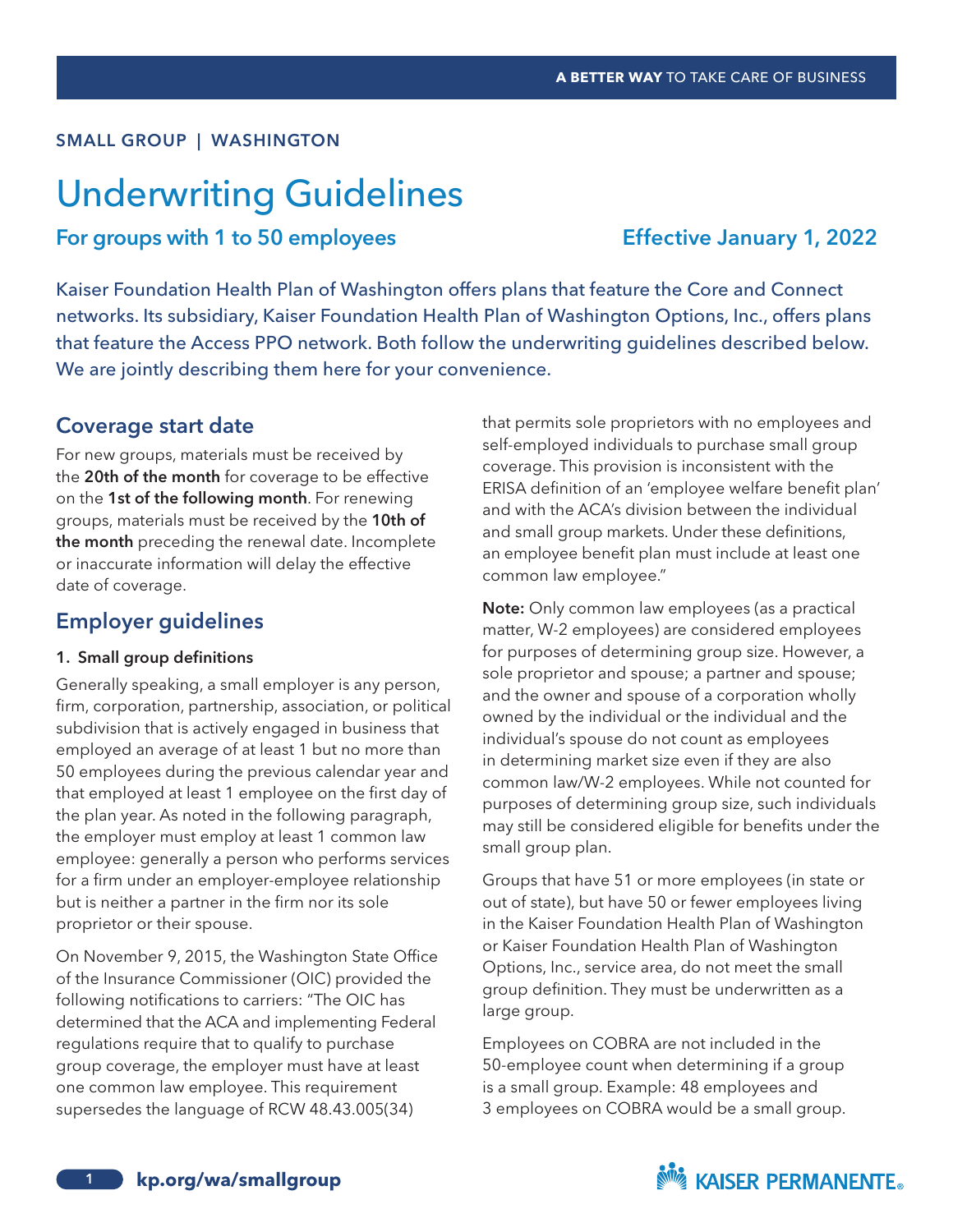#### 2. Conditions of offerings

- a. Sole health plan (sole carrier) coverage is a requirement under all offerings for those who reside within our service area.
- b. Groups with 1 to 5 employees may offer up to 4 plans. Groups with 6 to 50 employees may offer any number of plans (offering up to 3 plans may be ideal for groups of this size). Note: Connect Virtual Plus plans are available only in King, Kitsap, Pierce, Snohomish, Spokane, and Thurston counties.

Where applicable, groups will receive a monthly billing statement for each plan chosen. When adding additional plan offerings, enrollment changes must be provided on Kaiser Permanente census roster or enrollment forms.

Proposed rates for new sale prospects and renewals are based on information at the time of the proposal or when renewals were offered. New groups are provided composite rates based on the full census of the group. At renewal, composite rates are based on enrollment by network, not the overall census of the group.

- c. Residency requirements are as follows: For Core and Connect network plans, 100% of covered employees must reside or work within the service area. For Access PPO network plans, 80% of covered employees must reside or work within the service area. Note: The physical address of the employer's place of business must be within the service area of Kaiser Foundation Health Plan of Washington. The service area consists of those Washington state counties where we have filed our plans and rates.
- d. Benefit, eligibility, and waiting period changes can be made only during the renewal of the contract anniversary date. A 30-day open enrollment period is required one month before renewal of the contract each year.
- e. For groups of 1 to 3 employees, 50% of employees not covered by similar existing coverage must participate/enroll. For groups of 4 or more employees, there are no minimum requirements.
- f. Employers must pay a minimum 50% of the employee premium to qualify for group insurance. If an employer selects multiple plans, the employer must pay a minimum 50% of the employee premium on the base plan.
- g. Independent Contractors: Independent Contractors are eligible under the following conditions: 1) with sufficient proof of contracting relationship and minimum hours worked (as determined by the employer) through payroll or paid invoices, 2) provided that employer offers coverage to all independent contractors who meet the criteria for enrollment, and 3) employer must contribute at least 50% of the employee-only monthly premium.
- h. An employer/employee relationship must exist, and employees must be represented on the payroll as receiving wage or commission. Leased employees may be offered coverage if it is offered on the same basis to all similarly situated employees.
- i If a group is canceled due to nonpayment of a premium, the group cannot reapply for coverage for 6 months. If a group's coverage has lapsed for any reason other than nonpayment of a premium, a group can reapply for coverage after a onemonth lapse.
- j. For employers renewing coverage, benefit and eligibility changes can be made only at the contract anniversary date unless earlier changes are mandated by changes in the law.
- k. Workers' compensation coverage is required for all employees who are not exempt from occupational coverage. The plan does not cover on-the-job injuries for employees, owners, or partners.
- l. For HSA accounts, employers are required to comply with restrictions on employer contributions.
- m.We reserve the right to re-rate or rescind proposal if any of the assumptions prove false or contradictory.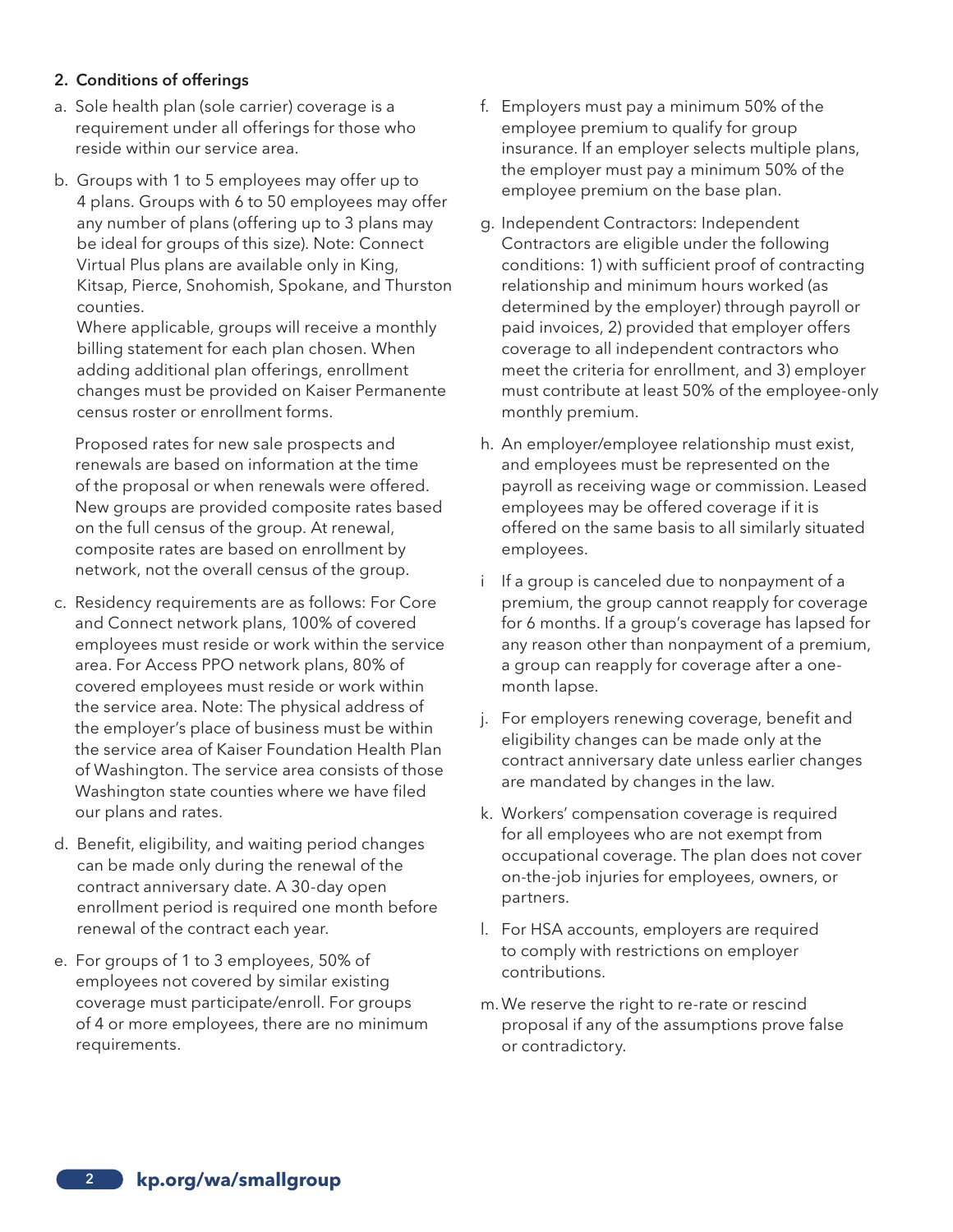#### 3. Employee and dependent eligibility

- a. New employees/dependents must enroll within 31 days of becoming eligible for an effective date matching the eligibility date, or they must wait until open enrollment. Newborns and adopted children must be enrolled within 60 days of birth or adoption placement.
- b. All employees enrolling must complete an Enrollment Application, Employer Declination of Coverage, or Employee Declination of Coverage. The group will maintain enrollment and waiver records for the purpose of regulatory state audits.
- c. The subscriber's legal spouse, state-registered domestic partner, and dependent children are eligible. Children 25 and younger are covered. This does not apply to Employee Only contracts.
- d. Domestic partner coverage for non-registered domestic partners is available upon request by the employer. This does not apply to Employee Only contracts.
- e. The employee must enroll in order for dependents to enroll. This does not apply to Employee Only contracts.

#### 4. Guaranteed availability of coverage

We offer our filed and approved small group plans to small employers on a guaranteed issue basis without regard to health status, claims experience, or industry. Small employers may purchase coverage at any point throughout the year for a policy effective date that is the first of the month following submission of a complete Group Master Application by the due date. Employees must meet the participation and contribution requirements outlined in this document except as follows: During a limited annual open enrollment, we will accept small employers who fail to meet the minimum participation and/or contribution requirements if we receive the completed Group Master Application between November 15 and December 15.

Requests for information: The group agrees to furnish upon request all data necessary to verify group and employee eligibility including but not limited to data proving compliance with the underwriting requirements and the terms of the group agreement.

Proof of business or employment: The group agrees to provide proof of group and employee eligibility. KFHP-Washington reserves the right to inspect the records and the group in order to verify the eligibility of employees and their dependents. Copies of the quarterly employee wage report and appropriate employer tax documentation may be required for any group at the discretion of KPFP Washington.

Annual certification: The group must annually complete and return, in advance of the contract anniversary date, any and all documents requested by KFHP Washington in order to certify the group as a small group.

# Dental plan guidelines

Optional adult dental coverage can be purchased in addition to the medical coverage plan. All adults 19 and older enrolling in the medical plan must also enroll in the dental plan if a dental plan is selected.

There must be common enrollment between medical and dental plans.

Dental coverage is a federally mandated benefit for members 18 and younger. When a medical plan is selected, it will be paired with the pediatric dental plan that is offered by Delta Dental of Washington, unless one of the two Delta Dental family plans that include this coverage is selected. Delta Dental premiums for employees or dependents on the pediatric plan will be assessed and billed separately from the medical plan. Dual choice is not available on dental plan products.